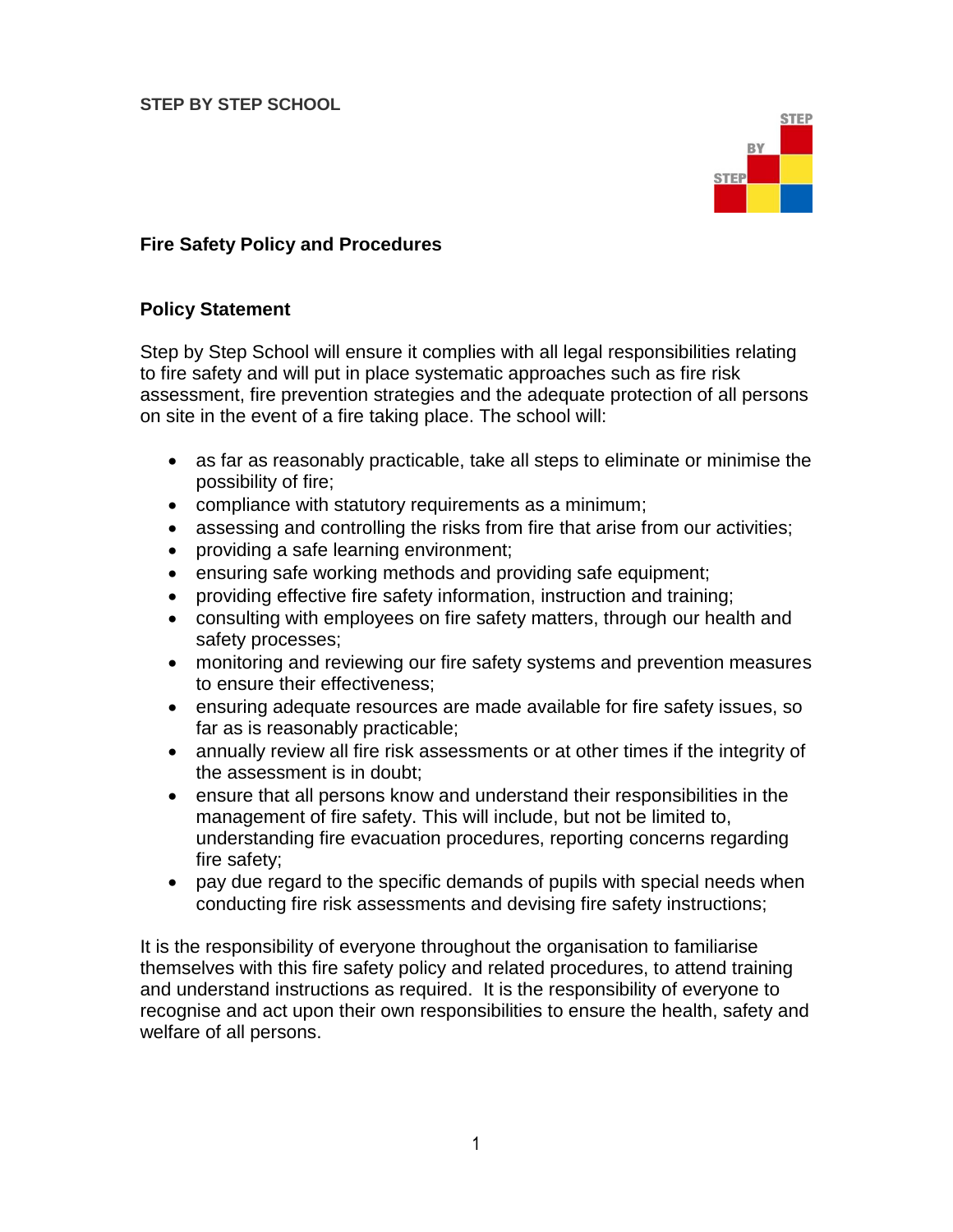

#### **INTRODUCTION**

Fire is a hazard in any part of our school. Its consequences include the threat to the lives or health and safety of relevant persons, damage to or loss of property and severe interruption to normal business activities and education.

Managing the risk of fire demands, fire safety precautions based on a combination of appropriate prevention and the legal obligations for the school.

The fire safety order specifically requires a fire risk assessment to be carried out and to be suitably reviewed. This has been completed for the premises and is reviewed annually or when there is a significant change, whichever occurs first.

In addition, it is expected that the school will put in place a management system, policy and procedures to deal with fire safety and prevention.

The fire safety policy sets out the objectives in respect of fire prevention and emphasises the school's commitment to fire safety.

Step By Step School will, so far as is reasonably practicable, and in accordance with legal obligations and standards, in respect of our premises:

- provide and maintain passive and active fire prevention, and protection measures according to the purpose or use of the building, the numbers of occupants and the activities undertaken;
- provide comprehensible and relevant information to staff and others, through the provision and availability of emergency instructions or fire safety plans and the risks identified by relevant risk assessments;
- provide a programme of fire safety training;
- carry out and keep under review a fire risk assessment to analyse building fire risks, the existing preventive and protective measures and to identify areas for improvement;
- have in place a programme of works to improve or maintain the existing fire safety specifications;
- identify a sufficient number of persons, whether staff, or others, to be present at all times the building is occupied with responsibility for initiating the fire evacuation procedure and provide information and assistance to the fire service;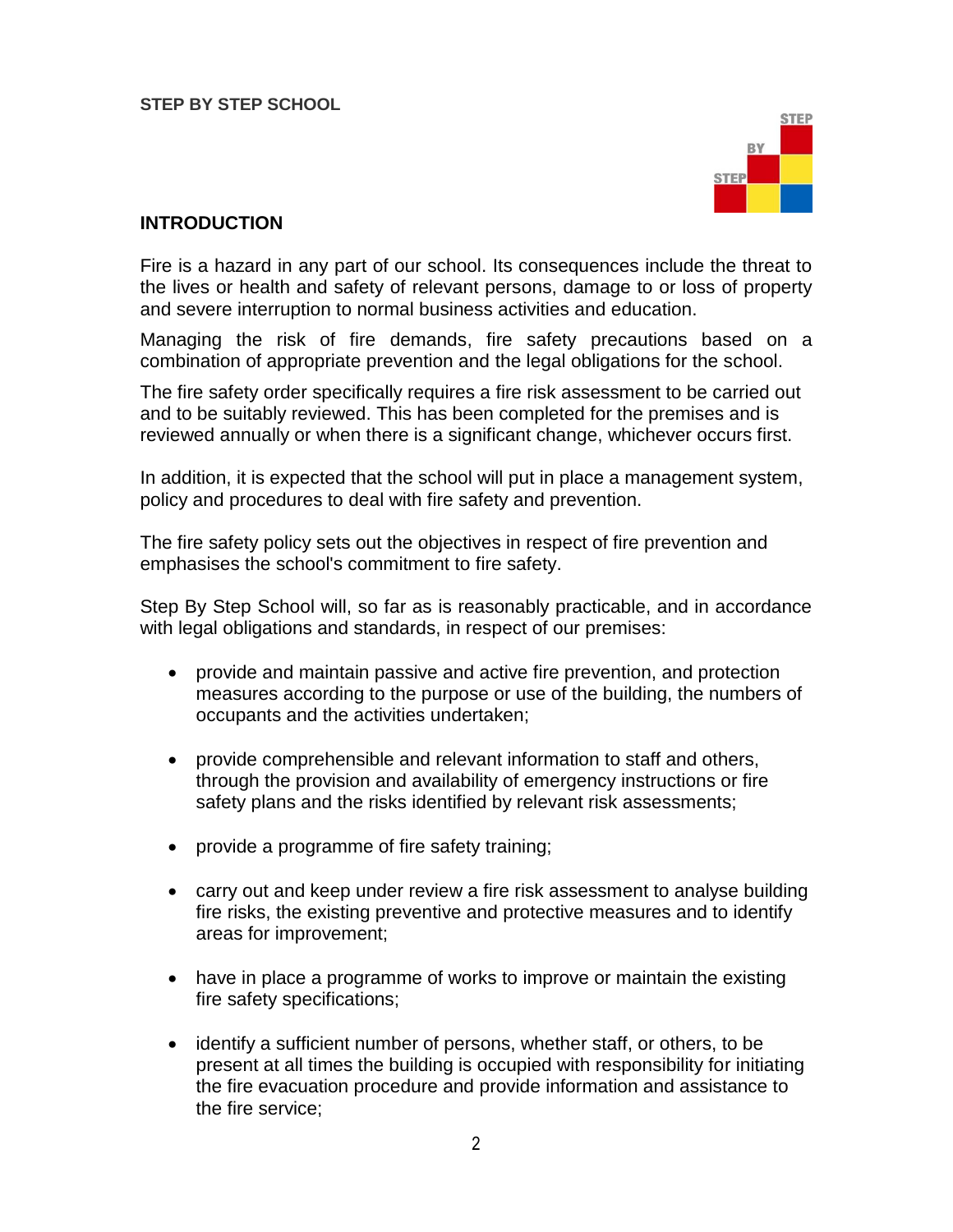

 where appropriate, to prepare and keep under review risk assessments in relation to the use, storage, handling, disposal and transportation of dangerous substances and ensure that, so far as is reasonably practicable, the fire risks associated with dangerous substances are reduced or controlled;

## **FIRE SAFETY STATEMENT**

The school's primary focus is for the safety of its students, employees and visitors. To that end, the fire safety management of the school is based around "life safety". The school has put procedures in place to protect property as well, but this is not the primary focus.

The school aims to provide to an environment which is safe and which promotes fire prevention at all times. To suitably manage the fire risk within the school environment the management has designated responsible people with specific tasks.

The school Governors and Head Teacher are ultimately the recognised responsible people. In practice day to day management for fire safety is delegated to the Head Teacher. The Head Teacher has specific areas of responsibility and has delegated other defined duties to the School Business Manager. Please see fire management responsibilities and the organisation chart for details.

## **FIRE MANAGEMENT SYSTEM**

A fire management system is in place to ensure that the school suitably manages the fire risk. The system seeks to anticipate and proactively identify the impact of any proposed changes. The senior leadership team of the school identify any alternative protection and management measures that will be required as a result and ensures that they are implemented.

The staffing levels provided is specifically appropriate to the fire safety requirements of a specialist school. It includes sufficient trained personnel to ensure that all occupants are assisted or supported, to make their way out of the building effectively in an emergency.

The training ensures that there are sufficient numbers of staff trained in all aspects of fire prevention, fire protection and evacuation procedures and able to use the appropriate extinguishing equipment (and media), so as to provide full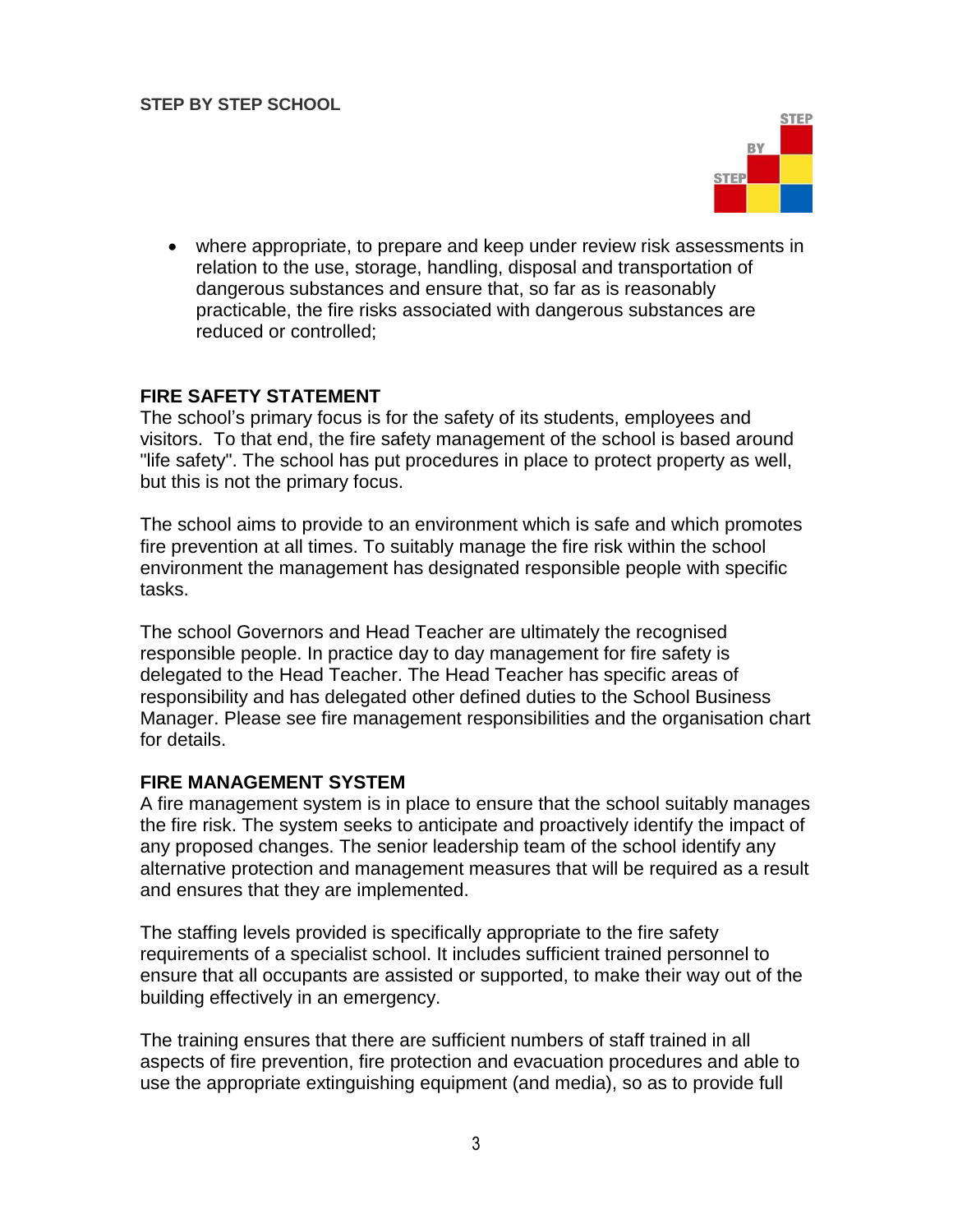

coverage of the building, with provision for contingencies, sickness or holiday absences.

Step By Step School is a specialist school and its staffing numbers reflect this. The school also takes into account in its fire safety policy and management system, the unique difficulties that exists within a specialist school and the fire safety policy and management arrangements reflects this.

#### **PRACTICAL FIRE SAFETY ARRANGEMENTS**

As part of a holistic fire safety management system, in addition to the management action outlined below, considerations of passive and active fire precautions are essential.

Passive fire precautions are concerned with the physical conditions in premises which are designed to facilitate containment of fire by design, construction and layout, effective communication and safe evacuation. In particular, the:

- materials specification, design, construction and inspection of buildings, fire doors and escape routes taking into account the needs of staff, people with disabilities, pupils with special needs, parents, the public, etc;
- appropriate safe and secure location of building services e.g., gas and electricity;
- provision of clear fire safety signage for escape routes and final exits in conformity with the Health and Safety (Safety Signs and Signals) Regulations 1996 and the Equality Act 2010;
- provision of prominently located fire action notices to inform people of the action to be taken in the event of fire; and
- education and training of staff in fire safety arrangements, in particular evacuation procedures and drills;

Active fire precautions are those features of the fire safety management system that detect and operate in the event of a fire, including fire alarm systems, emergency lighting systems and firefighting equipment. In particular:

• the installation, maintenance, inspection and weekly testing of fire alarms;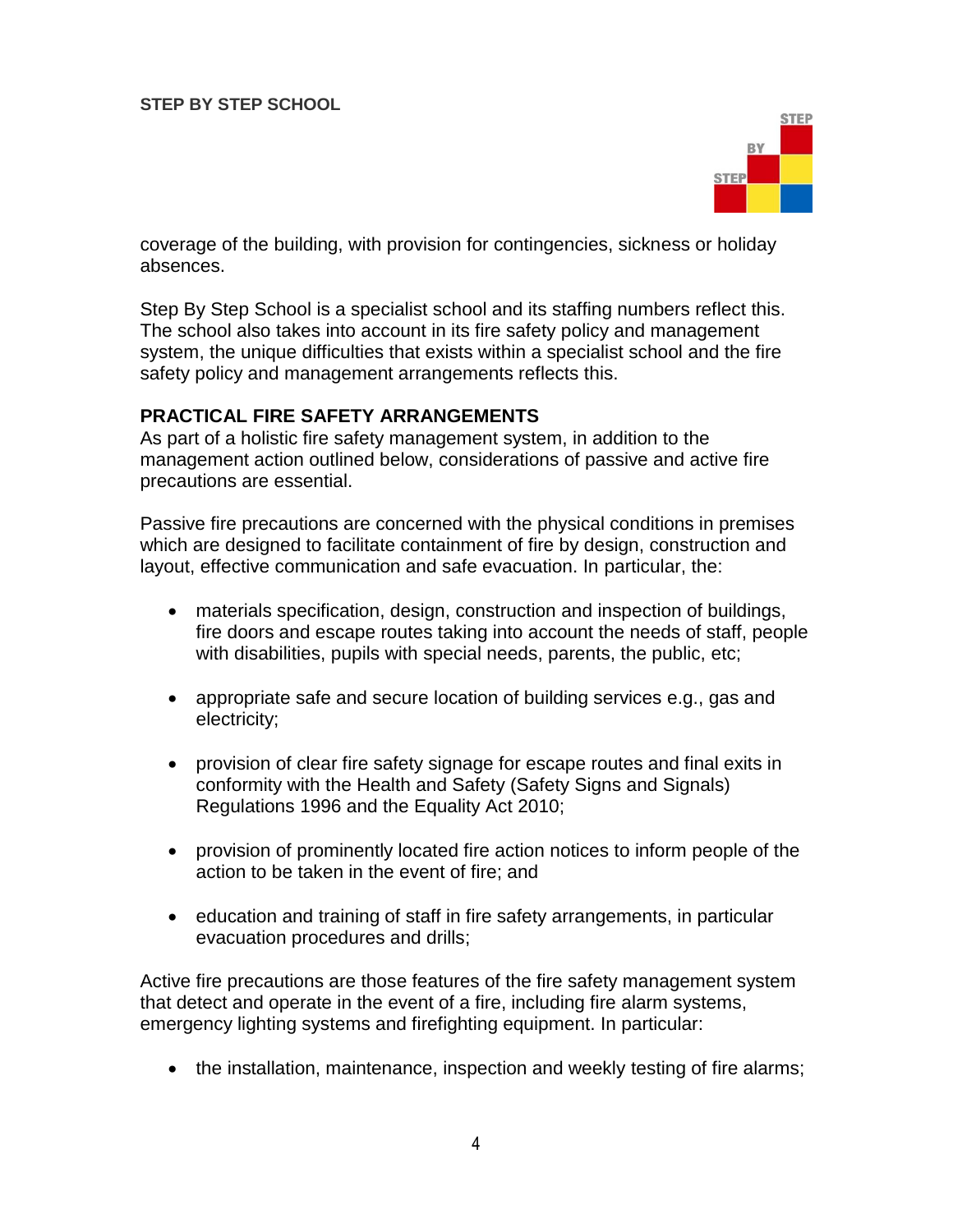

- the appropriate design, location, operation, monthly inspection and annual testing of adequate (emergency) lighting systems for fire escape routes;
- the provision, use, appropriate type and location, and annual maintenance of portable fire extinguishers;
- an annual premises fire safety inspection will be undertaken;

The fire safety arrangements will be based on HSG 65 *Successful Health and Safety Management* and the Fire Safety Management Plan Strategy. The main strands of the strategy involves: -

- effective plan, do, check, act cycle of protective and preventative measures;
- fire safety risk assessments and building audits;
- fire safety systems and maintenance;
- staff training:
- fire evacuation drills:
- building design, alterations and commissioning;

There are a number of specific fire safety actions that reflect the additional measures needed to be in place to ensure a safe working environment, balanced against the need for ensuring the safety of pupils and staff in the event of a fire. These are detailed in Appendix 1 of this policy.

#### **Plan**

A fire risk assessment has been completed for the site and the significant findings have been recorded and an action plan developed.

The fire risk assessment will continue to be reviewed annually or when there is a significant change, whichever occurs first.

The implementation of corrective actions is ongoing following each risk assessment review with priority given to the highest risks. Where budget restraints delay implementation, risk management strategies will be put in place to reduce the risk. The Governing Body are responsible for providing sufficient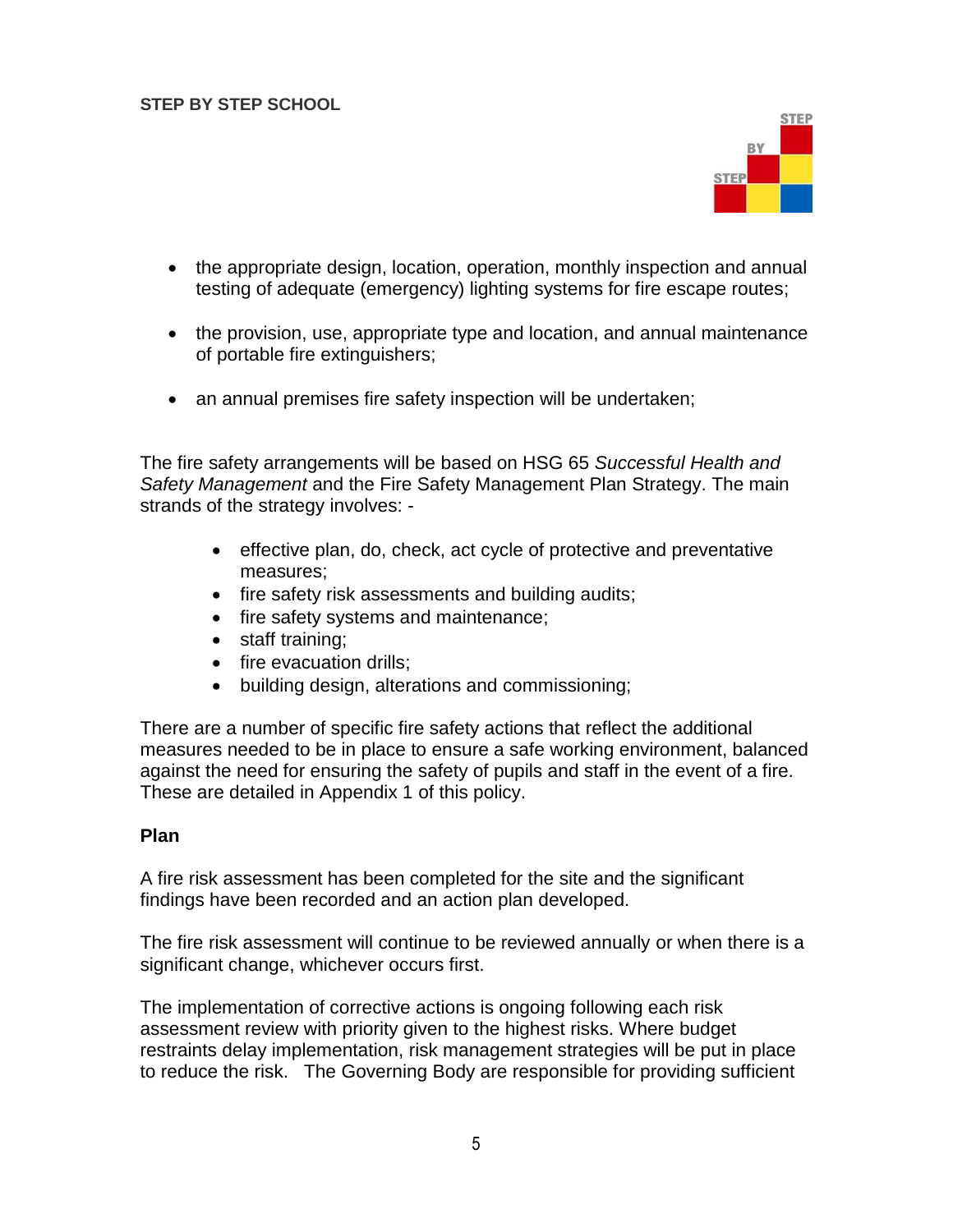

funds into the budget to ensure that the legal requirements on Step By Step School are met.

The planning system is proactive and takes into account a wide range of possible emergencies and incidents.

We also plan for the maintenance of fire safety systems; this ensures maintenance on fire systems and equipment is carried out in compliance with the Regulatory Reform (Fire Safety) Order 2005 and Approved Codes of Practise and other associated legislation: -

- $\bullet$  fire detection and warning system;
- emergency lighting;
- firefighting facilities;
- emergency routes and exits;
- fire safety signs and notices;
- portable electrical appliances (PAT) and premises installation testing (5 yearly);

We will ensure that contractors are fully inducted for safe work practices and are fully qualified to carry out maintenance on fire safety systems.

Staff training is provided by Fire Decisions and will be brought in to assist us. Training is delivered by a competent person. Staff training is recorded and kept as appropriate.

## **DO**

The governing body has delegated day to day responsibility to the head teacher.

The head teacher is responsible for ensuring that all control measures identified in the fire risk assessment are in place and that further improvement actions are completed so far as is reasonably practicable.

The head teacher will assign an appropriate member of staff the responsibility to complete each improvement action.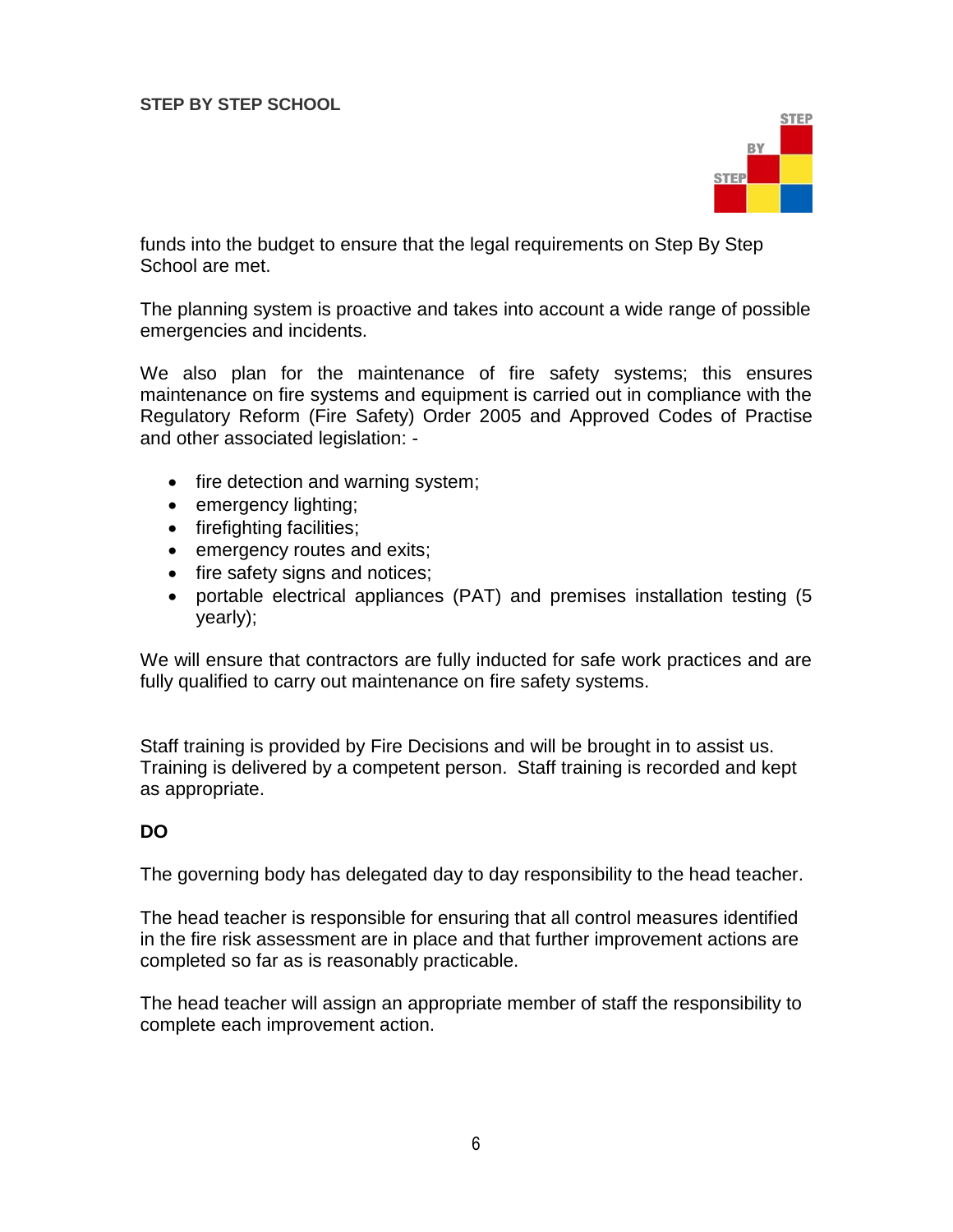

The caretaker has been assigned tasks such as ensuring the maintenance and testing of fire safety systems. Some of these duties are contracted to suitably qualified engineers.

Fire wardens have been designated and are suitably trained in their fire evacuation duties. Fire drills are completed in-accordance with this policy.

All staff receive Fire Safety in Education awareness training annually.

## **FIRE MANAGEMENT RESPONSIBILITIES**

The following are the defined responsibilities for those working within the school who have been assigned specific duties.

#### **Governing Body**

Empower the head teacher and support by the necessary, sufficient and appropriate resources, including funds.

#### **Head Teacher**

The head teacher is empowered to ensure that legislative requirements are met; initiate testing, initiate maintenance or repair. Such powers are supported by the necessary, sufficient and appropriate resources, including funds.

The head teacher is responsible for ensuring:

- the school has a fire safety management policy and that such a policy is reviewed annually;
- that a Fire Risk Assessment is completed and reviewed annually;
- staff are notified of the significant findings of the fire risk assessment;
- recommended actions derived from the fire risk assessment are completed;
- the maintenance / testing of all firefighting systems and equipment is completed and recorded in the fire log book;
- that the school emergency plan and evacuation procedures are regularly reviewed;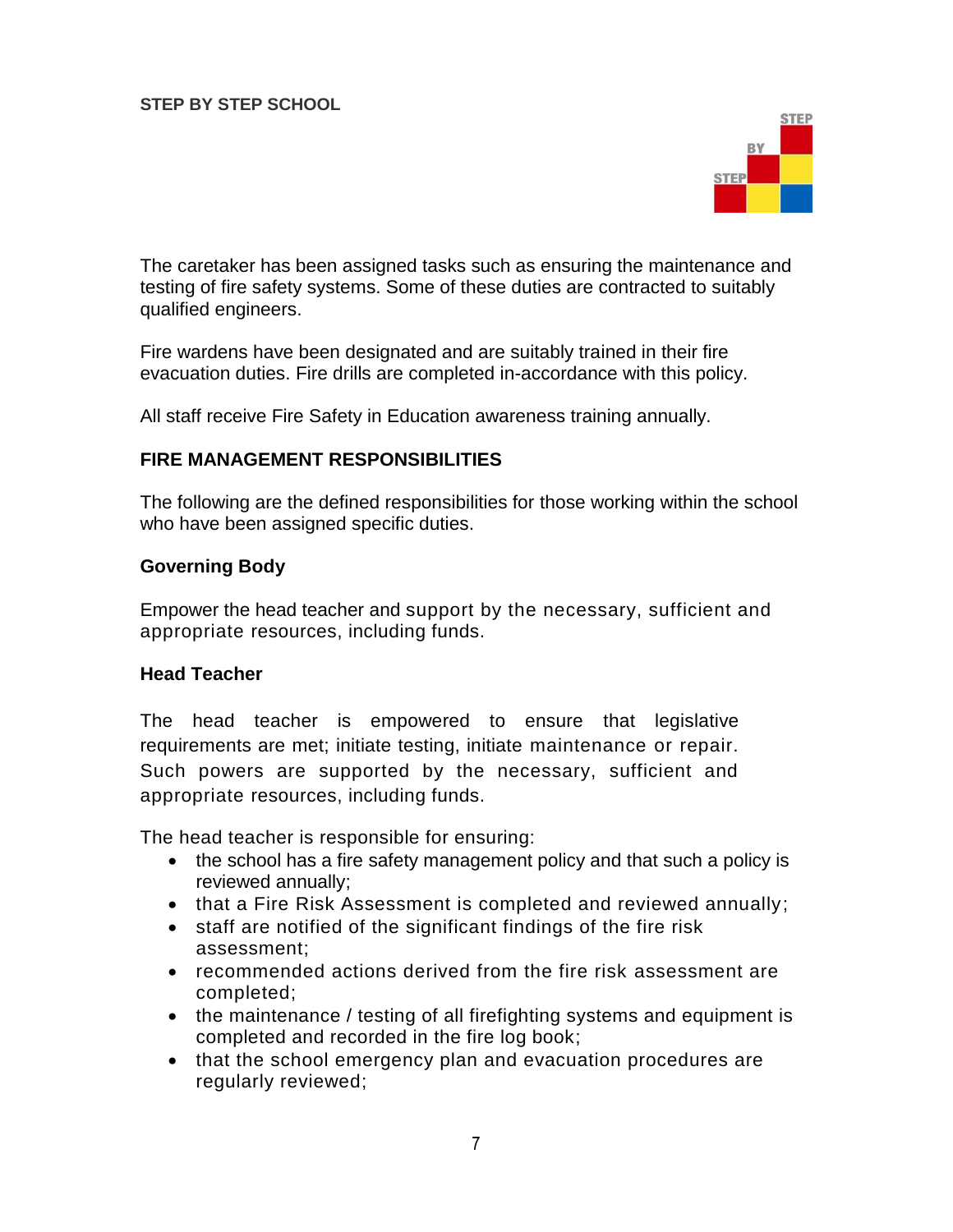

- the school has a major incident evacuation plan which may include agreements with local providers and additional training for staff;
- all pupils, employees, visitors and others who use the building are made aware of the fire safety precautions and the fire evacuation procedures;
- $\bullet$  the provision of fire awareness training to all staff;
- the provision of fire warden training for designated staff;
- that an emergency fire drill is undertaken every term;
- the preparation of specific personal emergency evacuation plans for staff and/or pupils with special needs and or disability;
- the provision of suitable fire safety systems i.e. fire alarm, automatic detection and emergency lighting;
- the provision of suitably fire safety equipment such as fire doors, fire signs and firefighting equipment;
- any fire service issued recommendations and or enforcement notices are complied with;

## **Head Fire Warden/Marshal**

Head fire warden/marshal (this may be the teacher in charge and school business manager and in their absences the headteacher) are responsible for:

- managing the response to activation of the fire alarm system/other notifications of a fire;
- controlling the assembly point;
- during a practice noting escape times and general observations for improvement;
- liaising with the fire and rescue service to ensure that all relevant information is communicated effectively;
- providing the fire and rescue service with a detailed (laminated) plan of the building;
- ensuring that no one re-enters the building until deemed safe to do so by the fire and rescue service or themselves;
- implementing the major incident site evacuation plan if required;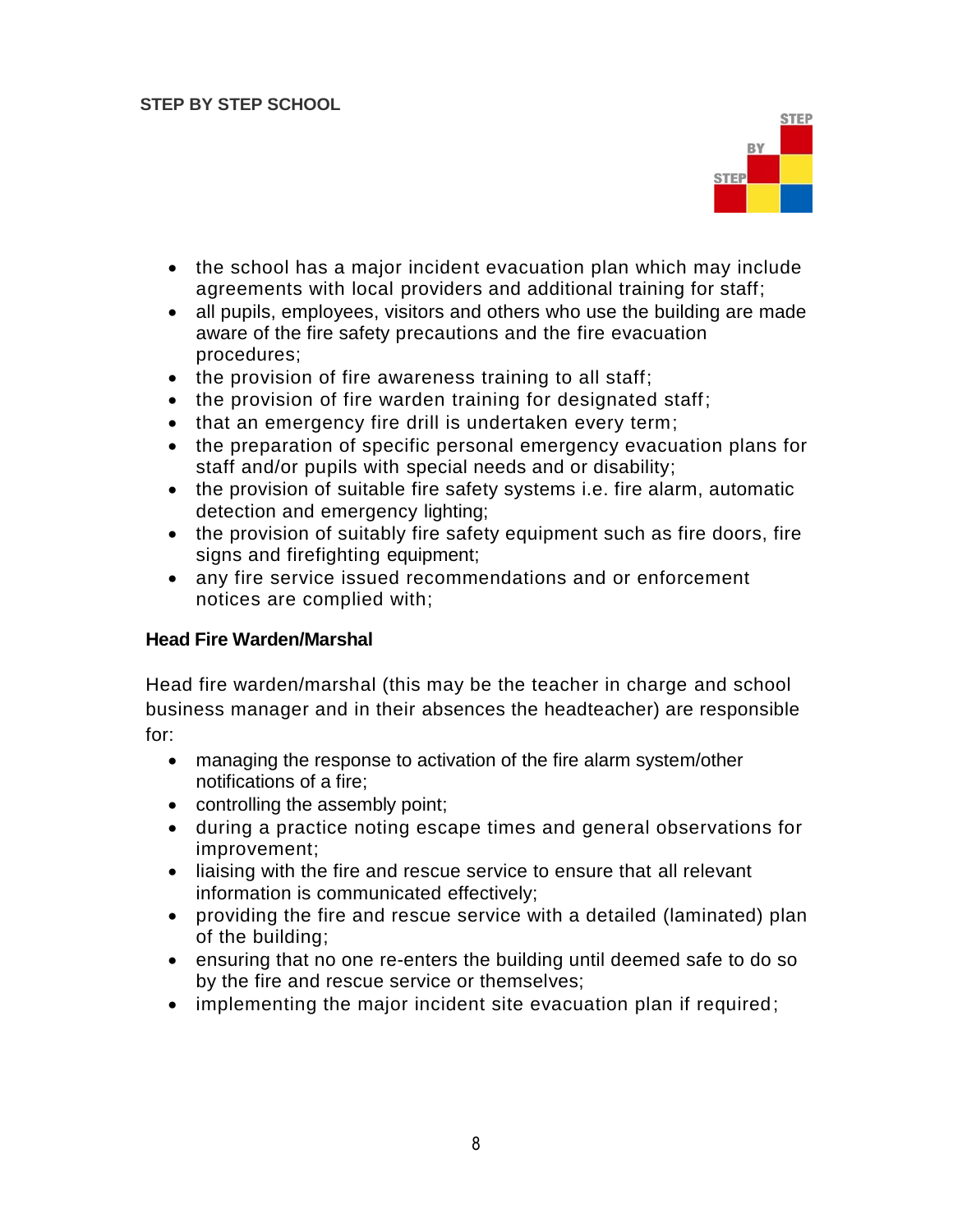

# **The Caretaker**

The caretaker is responsible for controlling work, maintaining safety systems and maintenance. In particular, they are responsible for ensuring

- the formal maintenance and regular testing of the fire alarm;
- the formal maintenance and regular testing of the emergency lighting;
- the maintenance and inspection of the firefighting equipment;
- the maintenance and inspection of the exit/escape routes and signage;
- the completion and upkeep of the school fire log;
- supervision of contractors undertaking hot work and cold work;
- reporting any hazards (which cannot be dealt with) to the school business manager;
- ensuring that access can be gained at all times to the electric and gas shut off devices;
- ensuring that fire critical plant such as gas boilers are annually serviced in line with the schools planned preventative maintenance regime;
- ensuring that electrical equipment is suitably maintained and that fixed electrical wiring is inspected at least every five years;

## **Office Staff**

The Administration Officer is responsible for:

- calling the fire and rescue service to ensure that they have been notified of the alarm;
- ensuring that classroom registers are always available and are taken to the assembly point in the event of an evacuation;
- ensuring that visitors and contractors are signed in and out of the building and are notified as to the evacuation procedures;
- where appropriate, escorting visitors and contractors from the building;
- collecting information such as contact details of parents;
- taking such information to the assembly point for use in a major incident / site evacuation;
- collating information on teaching and non-teaching staff present and passing to head fire warden;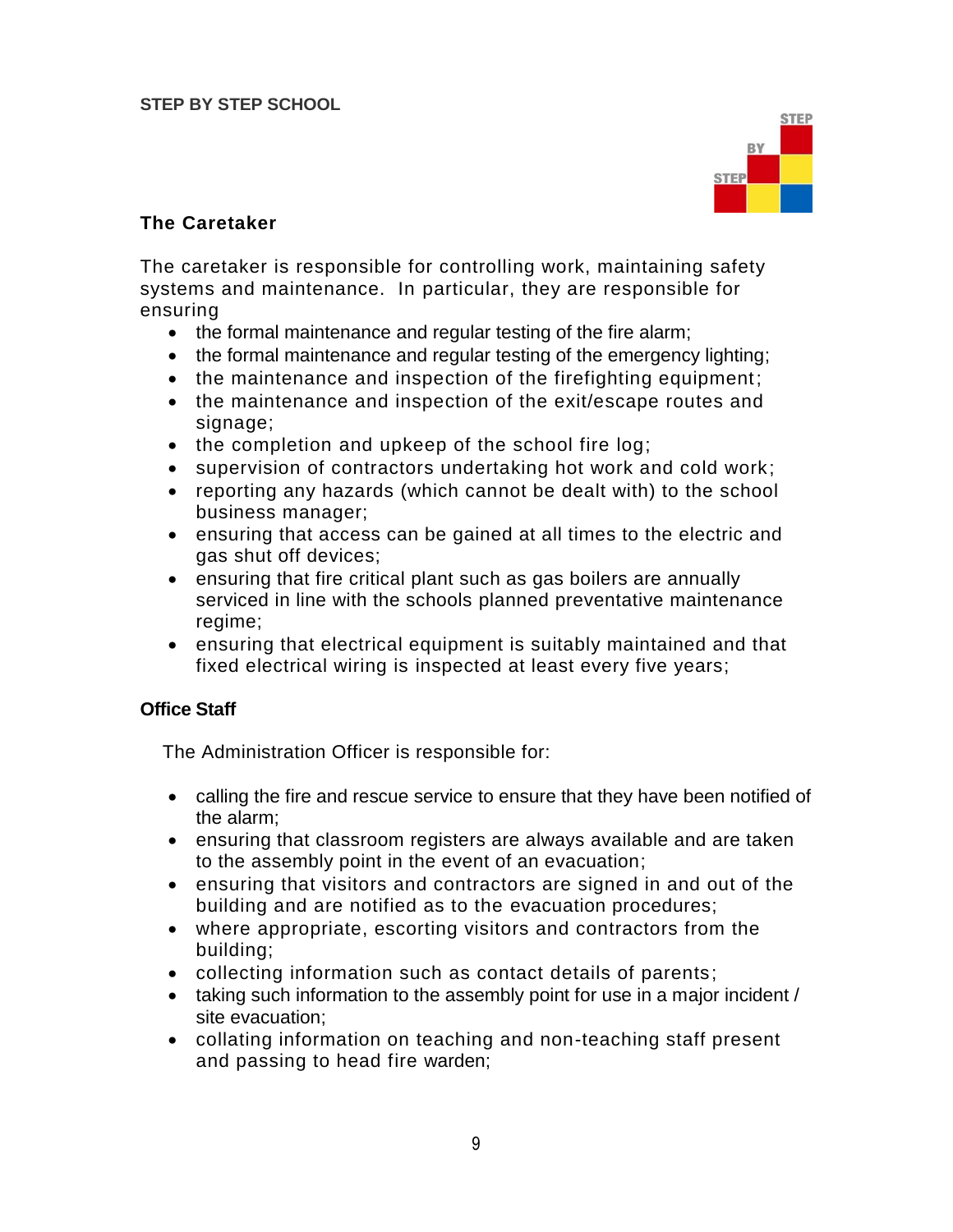

#### **Class Leader / Lead Tutors**

The Class Leaders are responsible for:

- acting as fire wardens when evacuating their class from the school;
- ensuring that their particular classrooms are kept free of hazards which may block escape routes;
- notifying office staff/leadership team promptly of a known accidental operation of the fire warning system;
- reporting any hazards (which cannot be dealt with) to the caretaker;
- ensuring that new pupils undertake fire awareness work as soon as their programme permits;
- following school evacuation procedures including reporting to the head fire warden with the results of the register check;
- controlling their class at the assembly point;
- if required, being aware and trained in the major incident evacuation plan which may require escorting the class away from the premises to a safe site;
- taking part in any fire safety training provided by the school;

#### **Fire Wardens**

The Fire Wardens are responsible for:

- checking the fire alarm indicator panel in the event of an alarm activation and investigating possible causes;
- ensuring that their designated areas are clear before leaving the building;
- closing all fire doors (not on automatic closers) before leaving their area;
- taking an active day to day role in fire prevention and hazard spotting;
- reporting fire safety issues such as missing fire extinguishers;
- ensuring that fire escape routes/stairs and fire exits are not blocked;
- reporting any hazards (which cannot be dealt with) to the caretaker;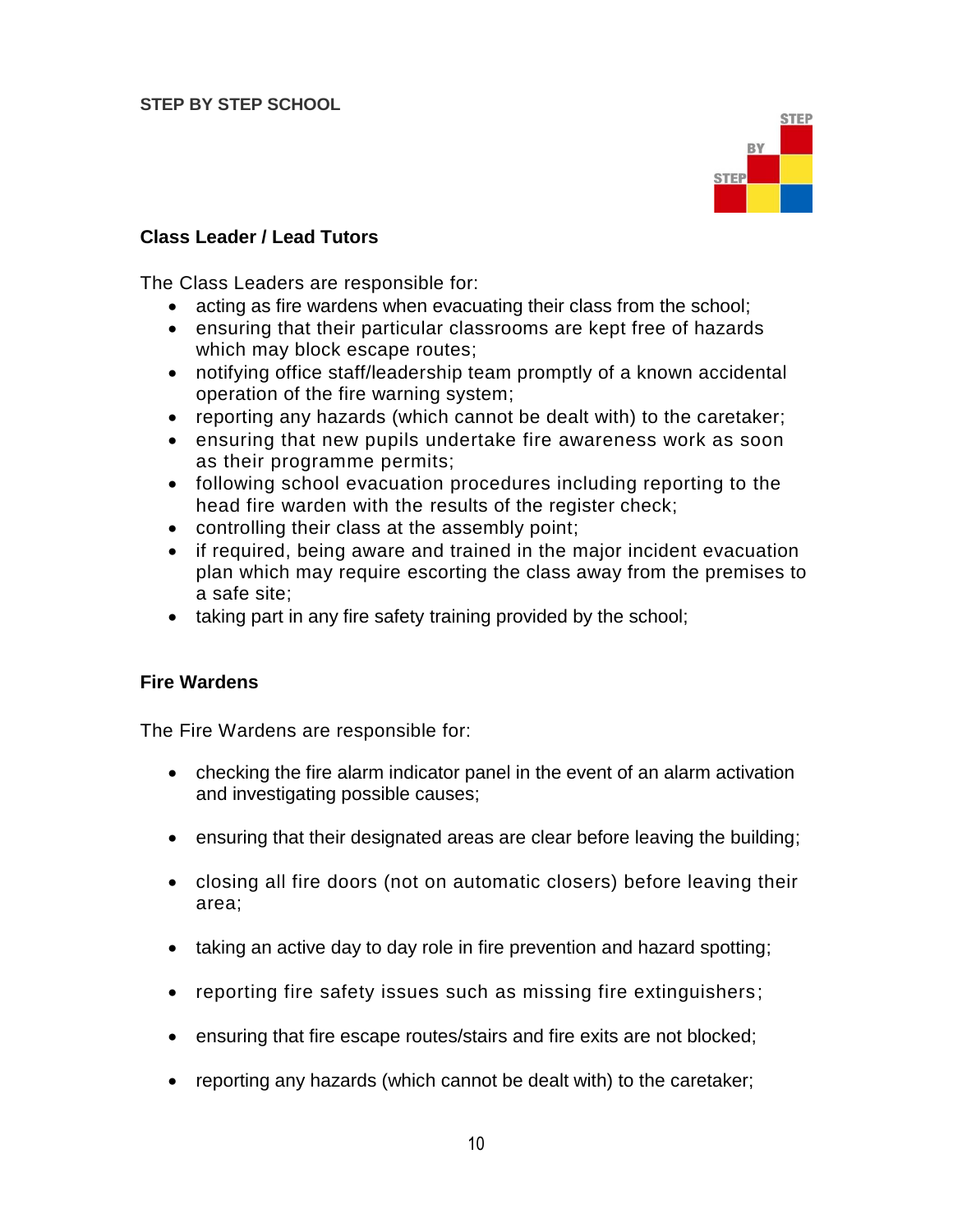

- reporting to the head fire warden at the assembly point notify them of the occupancy status of their area;
- assisting the head fire warden in securing the building and ensuring that no one re-enters the premises until it is deemed safe to do so by the fire and rescue service;

## **Communication**

The school communications system (walkie talkies) is able to ensure that all of those involved, or potentially involved, in an incident are informed rapidly and effectively, of relevant information. In addition the systems make use of alternative formats as necessary, with contingency plans for when systems fail.

## **CHECK**

The head teacher and where necessary the governing body may use the following to monitor the effectiveness of the Fire Safety Management Plan: -

- number of fires recorded annually / number of fire related incidents;
- achieving set schedules and time frames (evacuation drills and building audits);
- quarterly / six monthly/ annual premises inspection and meetings to ensure actions and progress are made;

## **ACT**

Annual audit of all fire systems to ascertain compliance with not only statutory provisions but with this Fire Safety Management Plan.

- active reviews will take place prior to any large or unusual event;
- reactive reviews will take place following a fire safety event occurring;
- a review will also be undertaken following a fire, changes to the premises construction and facilities;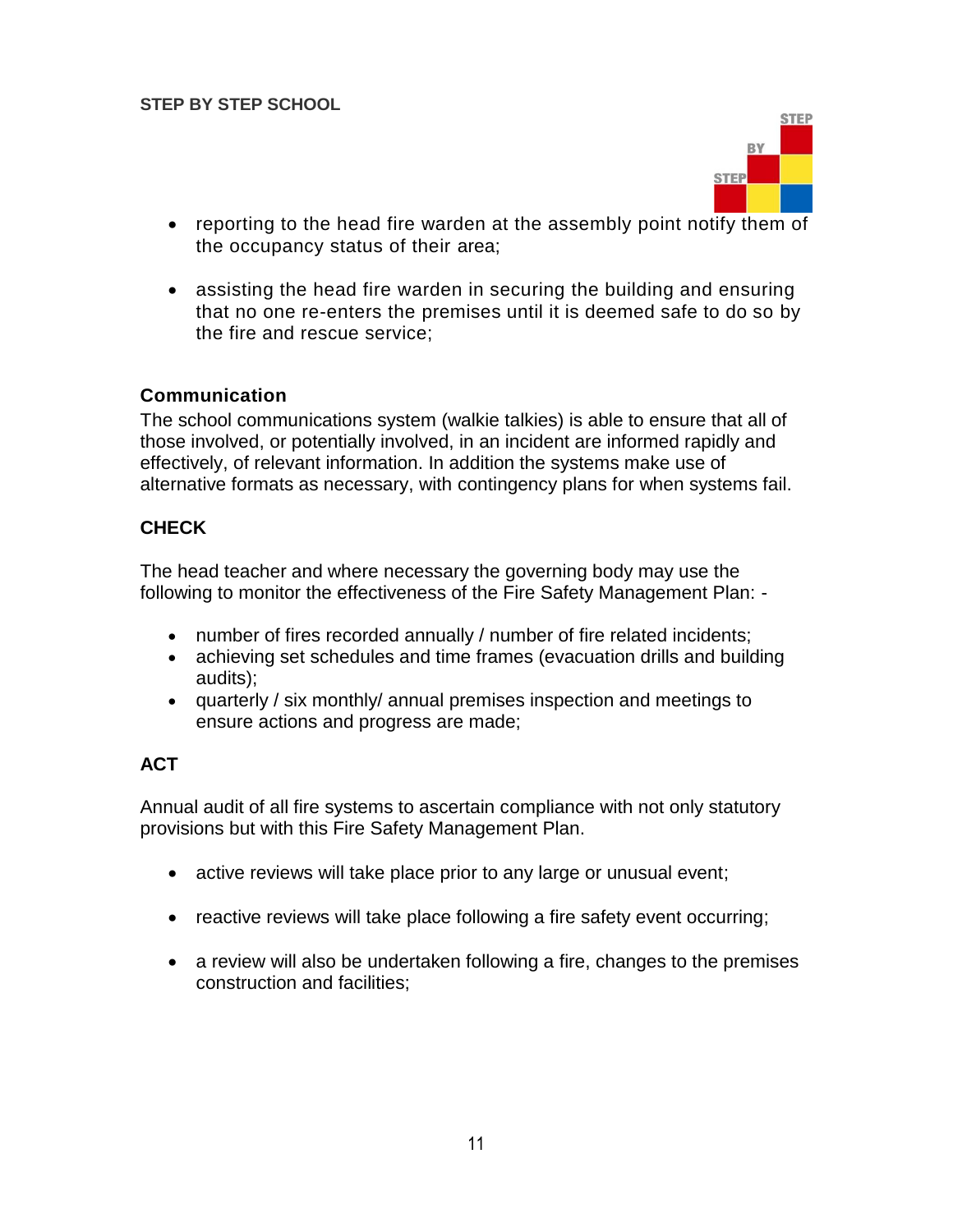

## **Fire Safety Issues Special School Specific <b>Appendix 1** Appendix 1

## **Fire Alarm Call Points**

To prevent unwanted fire alarm activations. Fire alarm call points in the South Building are activated by the use of a key. All members of staff working in this building are aware of the procedures and are issued with a key which must be carried at all time on their school lanyard.



## **Securing of Doors**

In order to safeguard the young people, Step By Step is a secure site. All doors are fitted with electro-magnetic locks. These can be deactivated by the use of a key fob/digital code or a break glass type over ride. They also unlock on activation of the fire alarm system except the 3 external gates on site. This is to reduce the risk of pupils absconding. Staff will have to open the gates with their fobs (which are carried at all times).



break glass

For some rooms additional locks are fitted to the doors. Where these are required to be kept locked a key is available in an adjunct fire key store. Where these locks are fitted alternative exits are available.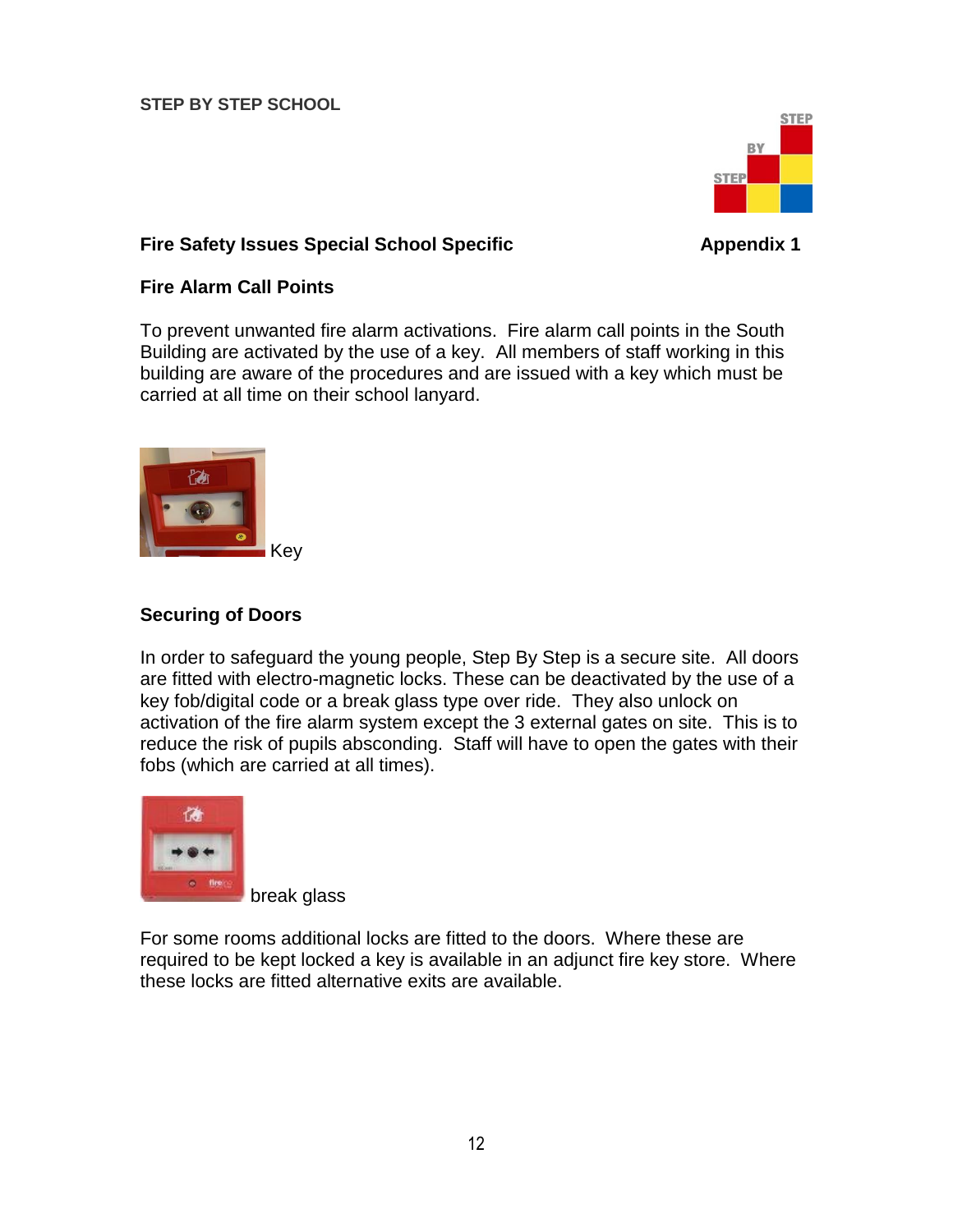

## **Fire Drills**

Loud noises and disruption to daily sessions can be especially traumatic to children and young people with autism. Previous experience of no notice fire alarm activations for fire drills has resulted in escalating behaviour and assault on staff.

Our staffing model at Step by Step School offers all pupils a 1:1 staffing model. It is therefore vital that staff and pupils know what to do when hearing the alarm.

## **Pupils**

Research has shown that the children can better cope with a fire drill if they are warned and it is explained to them. Pupils have completed a number of 'dry runs' with a quieter version of the fire alarm so they have practised and learnt in a non-urgent manner. Pupils have regular access to social stories which outline what they need to do in the case of hearing the fire alarm.

At the start of the September term, teachers will use the social stories to explain to the pupils what a fire drill is, once they are used to this, the alarm can be briefly sounded so they know what to expect. Once all the pupils are ready, a fire drill will then be staged **which teachers have been notified in advanced of, so they can warn the pupils**.

Normally only one "walk through notice drill" with the pupils present will be carried out each year, but where there has been an increase in the number of new pupils outside of the September term then SLT can decide to carry-out an additional drill.

Staff will be informed of this so that they can start the process of social stories etc. to pre warn the children and re-enforce the safety message.

## **Staff**

On inset days, staff training on fire drills is carried out, especially for new staff/teachers and this followed up during the day with a fire drill. During this drill members of staff will play the role of pupils and exhibit various behaviours such as hiding, shouting, not wanting to leave etc. This is to allow the staff to practice their skills in removal of the "pupils" as well as the relevant class leader checking their part of the building is empty (for example child refusing to leave toilet).

The number of these staff drills will depend on the number of new staff each year.

## **Impact of Noise of the fire alarm on young people**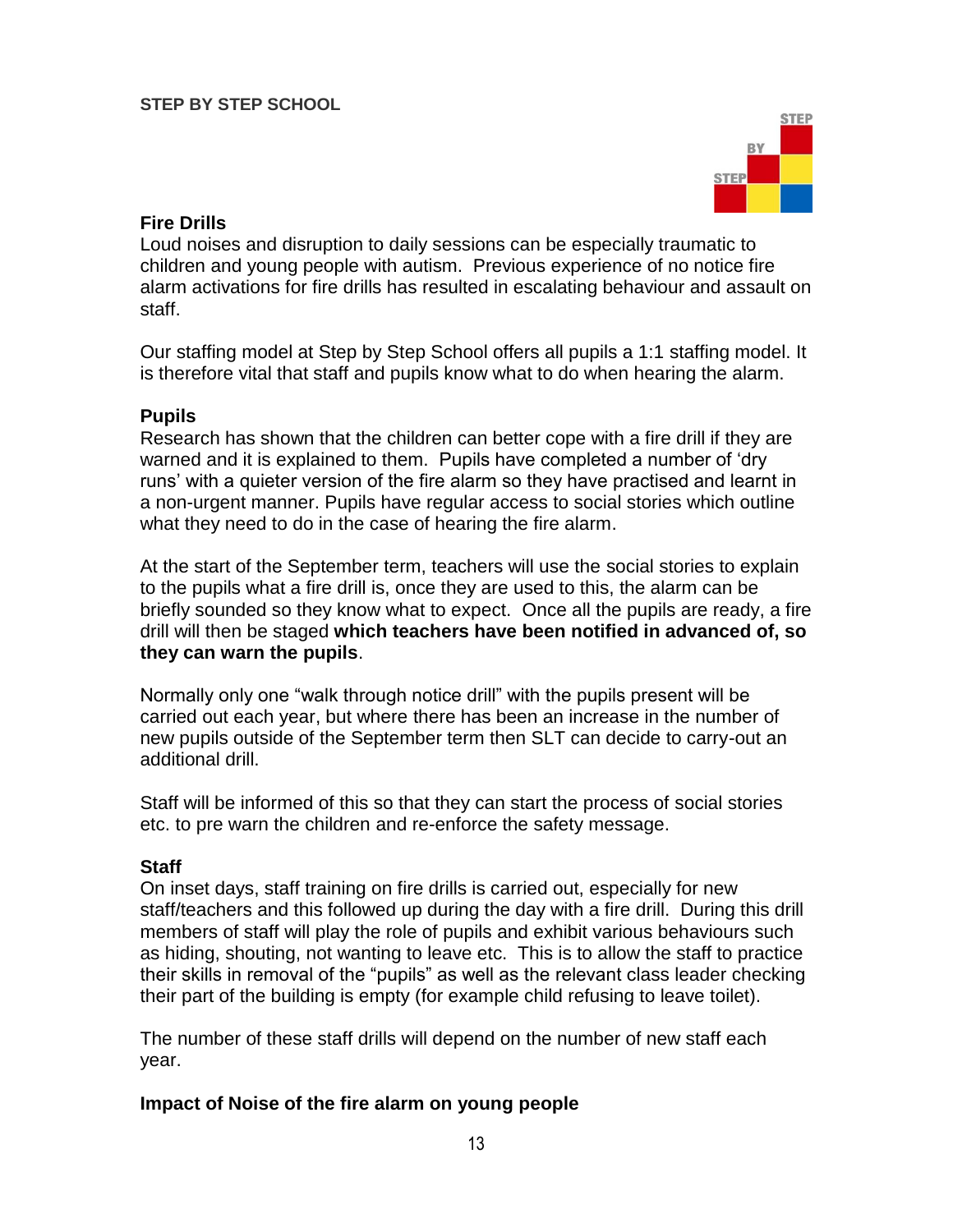

Given that noise can have an adverse impact on the children, ear defenders (of the type used by builders) or padded headphones are made available in each classroom. On activation of the fire alarm, the child's tutor gets a set of headphones for the child to put on while they leave the building (this is included in the storyboard)

This will only apply where this additional measure has been identified as being needed for the individual child.

#### **Fire Alarm procedure**

In the event of the activation of the fire alarm, the Fire Wardens and or caretaker will proceed to the panel outside reception to ascertain the zone the alarm has activated in. They will then silence the South Block alarm and send the message "The South Block alarm has been silenced". The warden on the North Block (Jo's Barn) will also silence the North block alarm and send a message to say that "The North Block alarm has been silenced". The South Block will then deliver the fire message:

"The fire alarm has been silenced. Please wait for further instructions.

Fire wardens please check north block zone (give zone number) …. / south block zone…(give zone number)".

At regular intervals Fire Wardens will remind staff to remain in class until they are given further instructions: "The alarm is silenced. Please stay in class."

At least 2 trained members of staff will then proceed to the relevant zone and start an investigation to ascertain the cause of the fire alarm activation.

They will maintain radio contact with the school business manager and the duty fire marshal.

Once the call point/activated detector head has been identified (red light on) a search of the area will be undertaken to establish the reason for the activation. E.g., smell of burnt toast. If no evidence of fire has been identified, the alarm will be reset and staff notified that no evacuation is necessary. The following message will be sent via walkie talkie: "This is a drill. No need to evacuate.

Alarm is reset"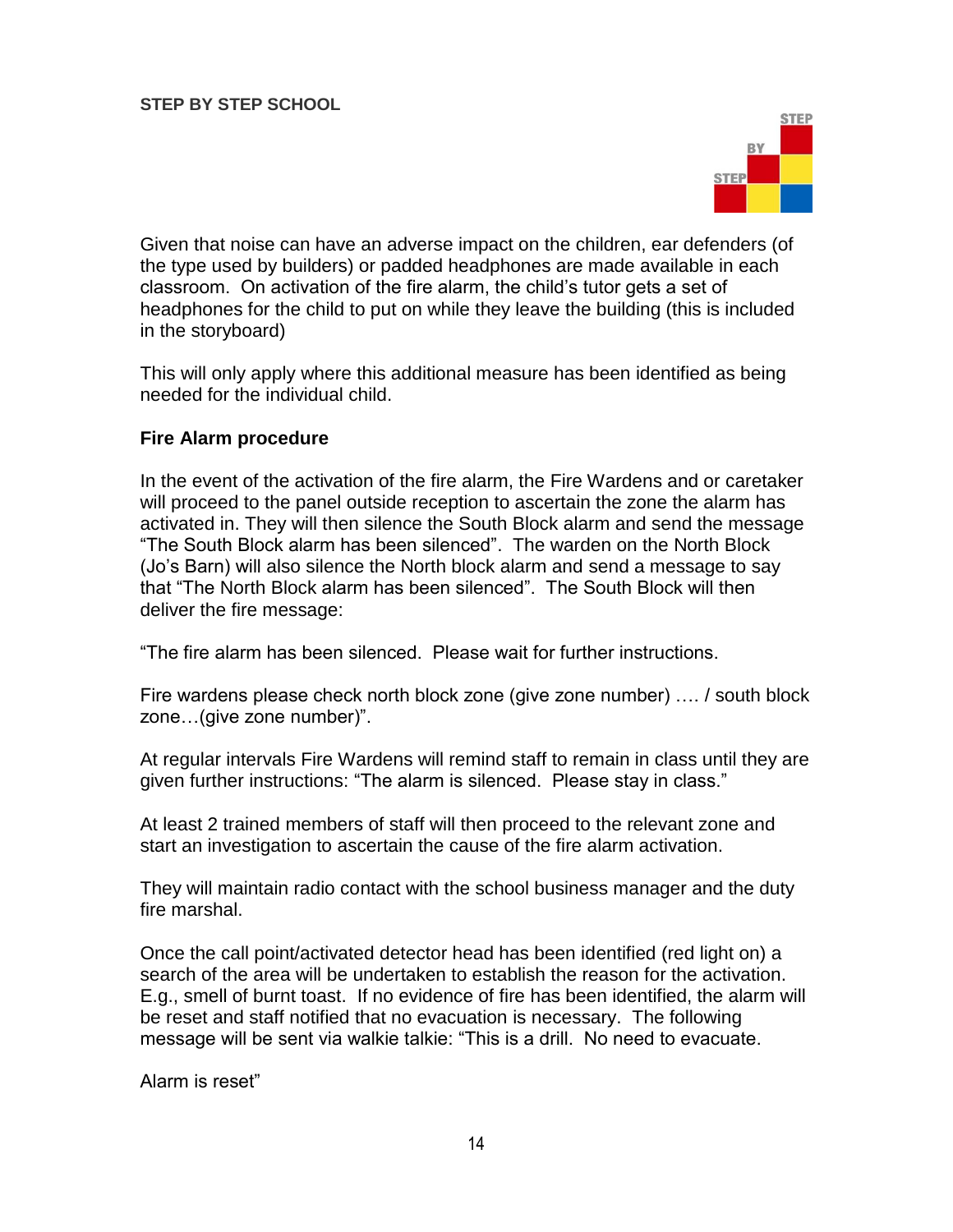

If the cause of the alarm cannot be ascertained, the system will be reset once, if it activates again as a fire alarm rather than fault then this should be taken as an indication of an undiscovered fire, evacuation will commence, and the fire service summoned.

If evidence of a fire is identified (e.g., smoke or flames), staff will be notified via the walkie talkie to prepare for evacuation. The alarm will then immediately sound. The following message will be given via walkie talkie: "This is a fire evacuation. Please leave the (north primary / south secondary) building".

All staff and pupils will make their way to evacuation point. Once confirmation is received that the register has been taken, a message will be passed to the caretaker to silence the alarms. This is not a reset.

Taking into account the weather conditions, time of day, time taken to establish cause, the duty fire warden will make the decision to move all the pupils into one of the main buildings whichever building is not the source of the alarm. This will only take place once the alarms have silenced.

## **Known Activation of alarm – false alarm**

Where the cause of the alarm activation is known immediately a member of staff will proceed to the main panel at reception/and or phone/walkie talkie message reception to notify them of the known false alarm. In these circumstances the alarm will be silenced whilst an investigation is carried out. Any evacuation under way can then be terminated.

## **Known Activation of alarm – confirmed fire**

Where the cause of the alarm activation is known to be due to a confirmed fire a member of staff will proceed to the main panel at reception/and or phone/walkie talkie message reception to notify them of the known fire.

Full evacuation will take place and the fire service notified.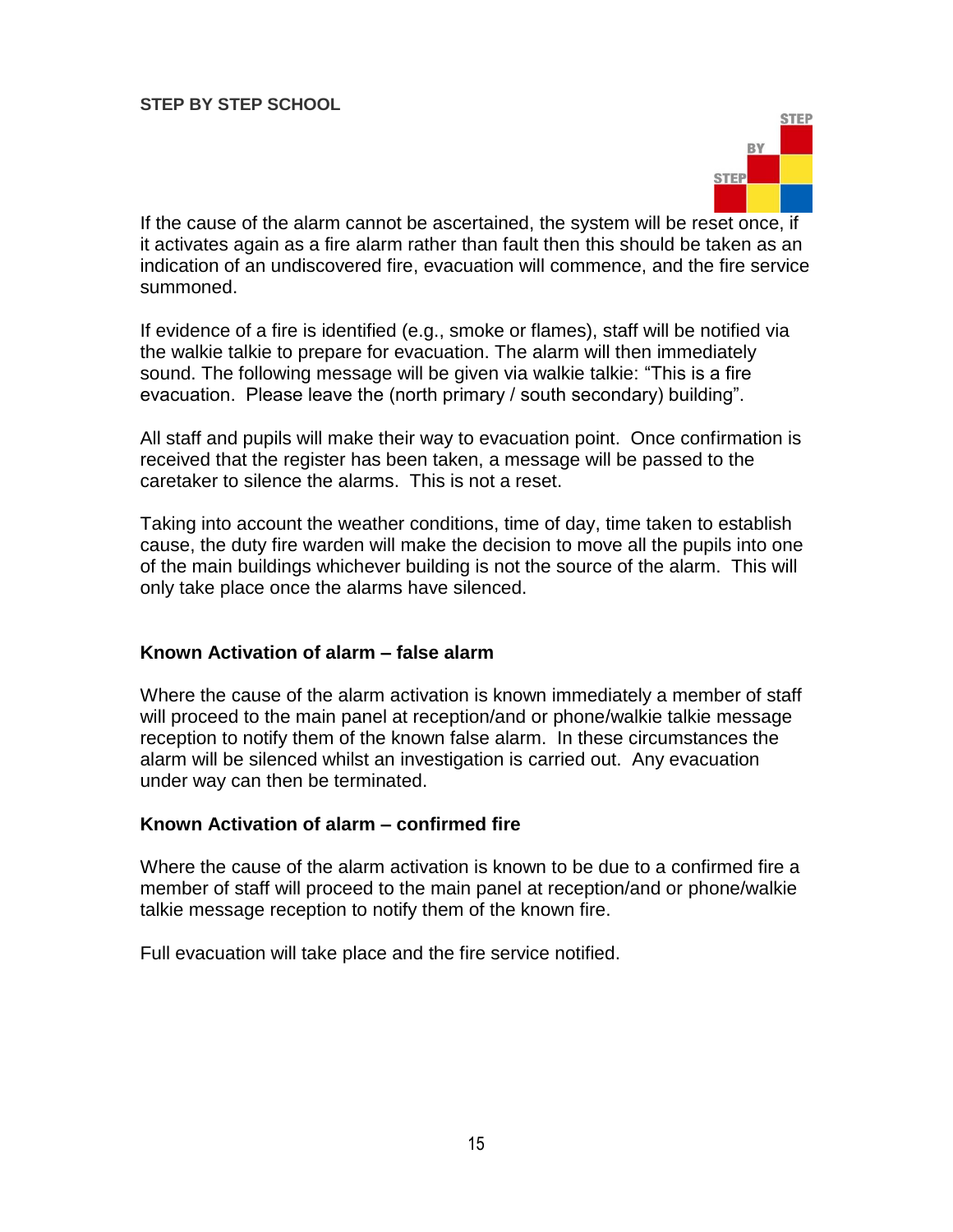

# **FIRE SAFETY MAINTENANCE CHECKLIST FIRE SAFETY MAINTENANCE CHECKLIST**

## **Daily checks (not normally recorded)**

#### **Escape routes**

- Can all fire exits be opened immediately and easily?
- Are fire doors clear of obstruction?
- Are escape routes clear?

## **Fire detection and warning systems**

• Is the indicator panel showing 'normal'?

## **Weekly (recorded via SchoolPod)**

## **Fire detection and warning systems**

Fire alarm test (actuation from a different break glass point each week)

## **Fire doors**

 Have fire resisting doors closed? (those held on electromagnetic door holders)

#### **Arson prevention** (**Not recorded**)

 Check external areas for build-up of rubbish, vegetation, location of waste bins and skips etc.

## **Monthly (recorded via SchoolPod)**

## **Escape routes**

- Are all fire door self-closing devices working correctly?
- Are all fire door seals and intumescent strips in good condition?
- Do all internal fire doors close against their rebate / stop?
- Do all fire exit doors open correctly?
- Are all exit routes clear and unobstructed?
- Are all external stairs in good condition and non-slip?

## **Escape lighting**

Do all luminaries and exit signs work when tested?

## **Firefighting equipment**

- Are all extinguisher correctly positioned?
- Is the "pressure" in stored pressure extinguishers correct?
- Is the Range fire suppression system in good order?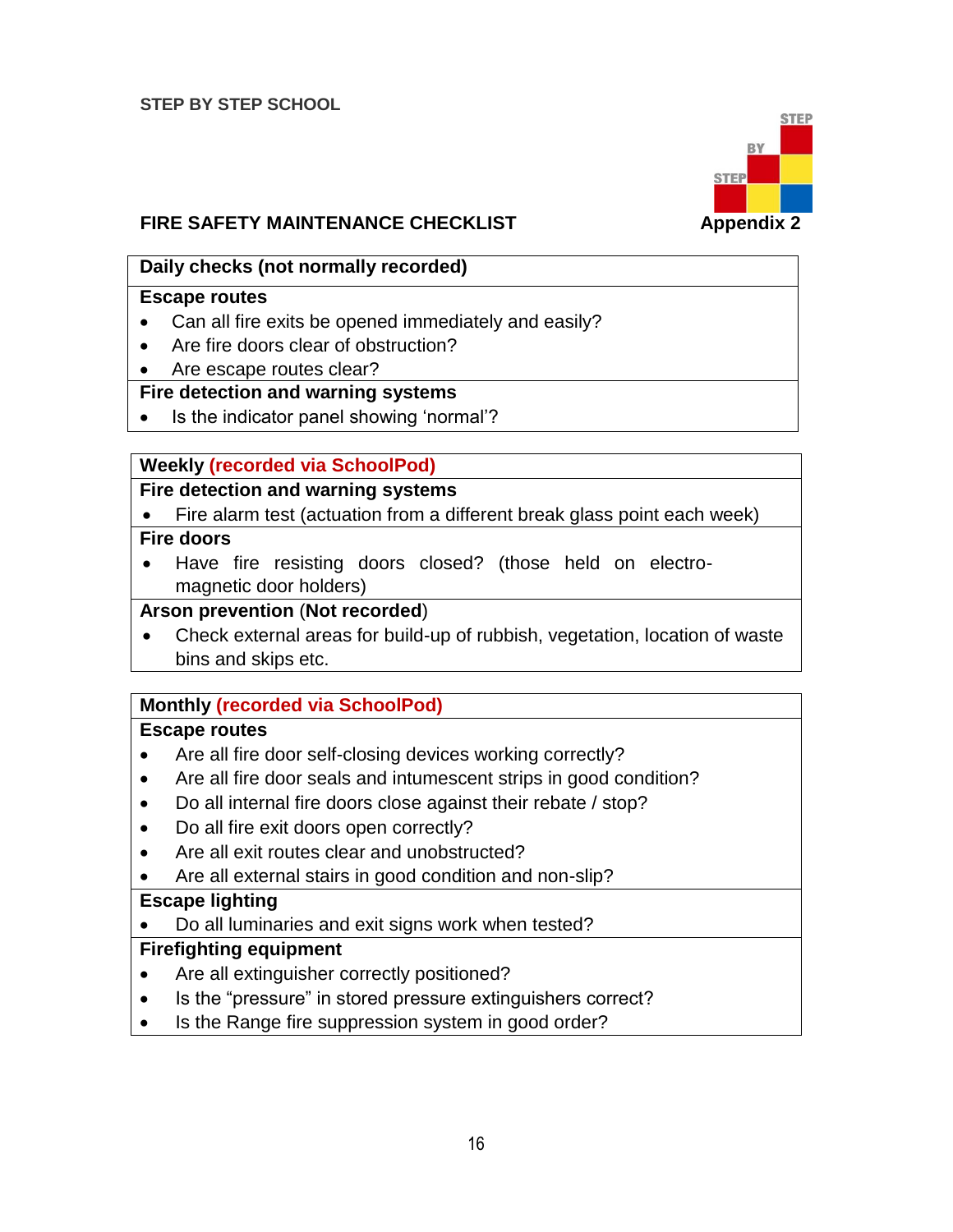

# **Annually (recorded via SchoolPod)**

#### **Escape routes**

- No issues around surface spread of flame on escape routes?
- Is escape route compartmentation in good condition?

#### **Escape lighting**

- Do all luminaries operate on test for their full duration?
- Has the system been checked by a competent person?

## **Firefighting equipment**

• Has all equipment been checked by a competent person?

# **Fire detection and warning system**

• Has the system been checked by a competent person?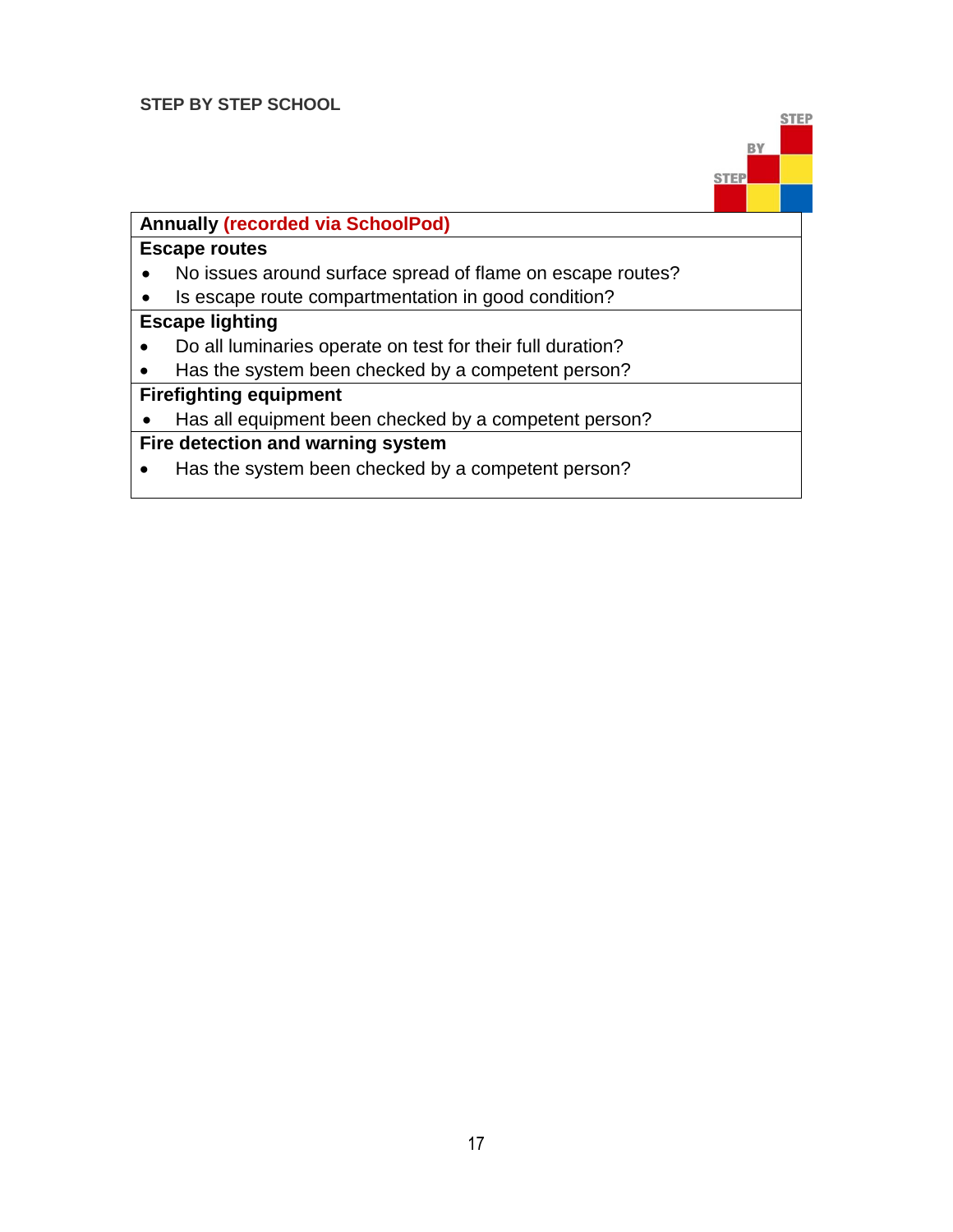

## **FIRE SAFETY TRAINING PROGRAMME Appendix 3**

All employees will receive adequate fire safety training and all fire safety training sessions will be delivered by a competent person or via Educare. There will be one fire drill per term to test the fire safety training.

## **Fire Safety Training Sessions**

**New Employees:** Induction Programme (complete Educare within the first two weeks of joining)

**Current Employees:** One / Two training session per year

## **Fire Safety Training Topics**

- $\triangleright$  the significant findings from the fire risk assessment and fire safety policies;
- $\triangleright$  what to do on discovering a fire;
- $\triangleright$  how to raise the alarm, including the locations of fire alarm call points (break glass points);
- $\triangleright$  the action to take upon hearing the fire alarm;
- $\triangleright$  the evacuation procedure for alerting customers and visitors including, where appropriate, directing them to exits and assembly points at a place of total safety;
- $\triangleright$  the arrangements for calling the fire and rescue service;
- $\triangleright$  the location and, where appropriate, the correct use of portable fire extinguishers and firefighting equipment;
- $\triangleright$  knowledge of escape routes including stairways and especially those not in regular use;
- $\triangleright$  how to open all emergency exit doors;
- $\triangleright$  the appreciation of the importance of fire doors, keeping them closed and not wedged open to prevent the spread of smoke and heat, keeping escape routes unobstructed;
- $\triangleright$  general fire precautions, fire awareness and good housekeeping practices;
- $\triangleright$  the no smoking policy;
- $\triangleright$  special provisions for assisting disabled people and any training needed;
- $\triangleright$  identifying fire hazards and fire incidents reporting procedures; and equipment fault reporting procedures;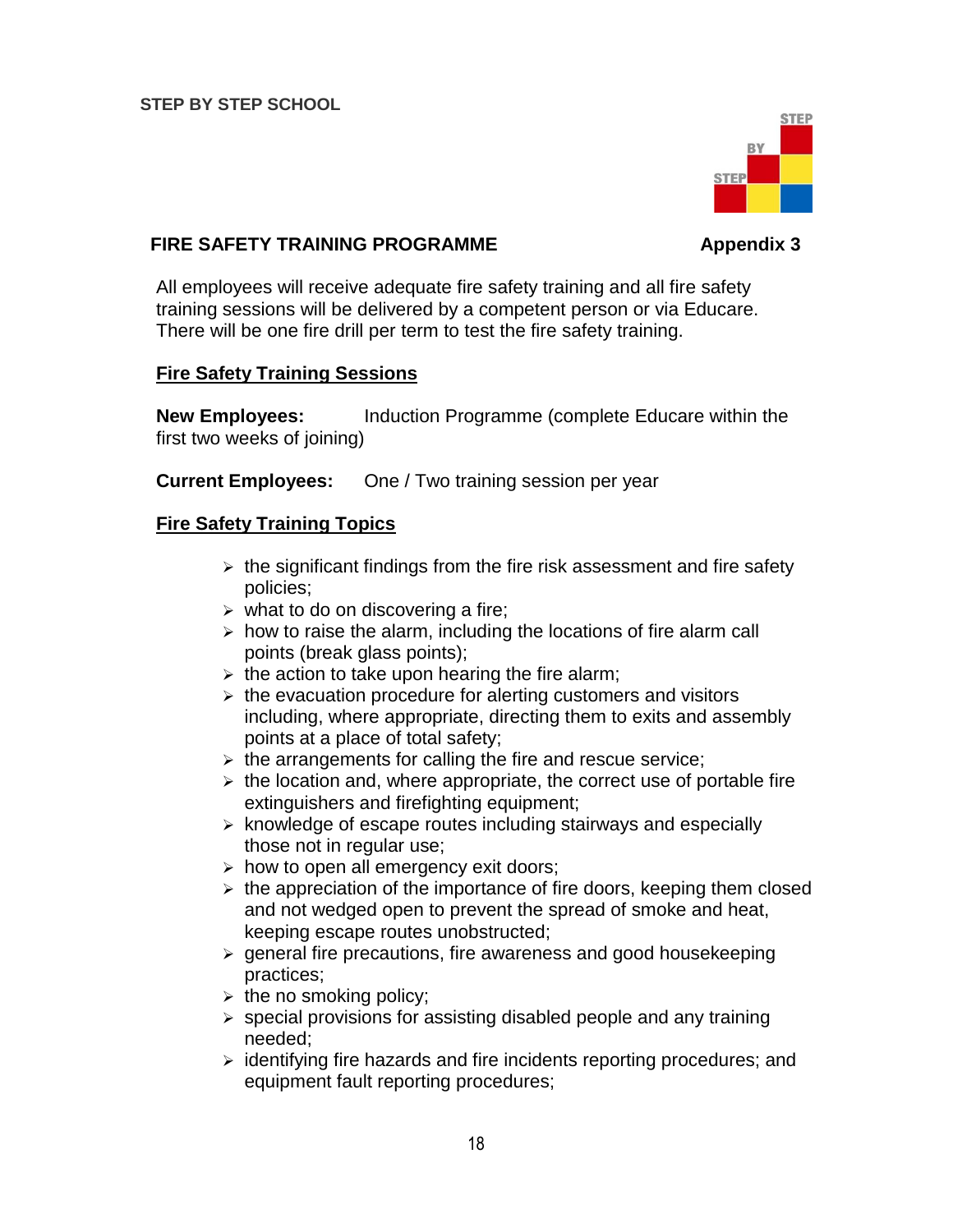

# **Fire Safety Training Records**

All fire safety training recorded to include the date of instruction; the duration, name of the person giving the instruction, names of persons receiving the instruction; and the nature of the instruction and / or, drill.

| The person with the overall responsibility for fire safety:-        | Responsible            |
|---------------------------------------------------------------------|------------------------|
|                                                                     | person:                |
| <b>Planning: Structure of organisation</b>                          |                        |
| Organisation:<br>Setting objectives, policy and procedures          | Head teacher &         |
| <b>Control:</b> Identify person responsible to tasks / actions      | Governing body         |
| Monitoring: Checks and the implementation of standards              |                        |
| Review: Reviews of fire safety performance standards                |                        |
| The person with responsibility for fire safety risk assessment:     | Competent              |
|                                                                     | person:                |
| $\triangleright$ Carrying out fire safety risk assessment           | Head teacher &         |
| $\triangleright$ Review of fire safety risk assessments             | <b>Fire Marshal</b>    |
| The person with responsibility for the maintenance                  | Competent              |
| programme:                                                          | person:                |
|                                                                     |                        |
| $\triangleright$ Fire detection and warning system                  | Caretaker &            |
| $\triangleright$ Emergency lighting                                 | <b>School Business</b> |
| $\triangleright$ Escape routes                                      | Manager                |
| $\triangleright$ Fire safety signs and notices                      |                        |
| $\triangleright$ Fire resisting walls, partitions and doors         |                        |
| $\triangleright$ Firefighting facilities                            |                        |
| $\triangleright$ Electrical appliances and premises installations   |                        |
| The person with responsibility for developing and reviewing the     | Competent              |
| premises Fire Safety Management Plan which details the              | Person:                |
| procedures to be taken by all staff, visitors, members of the       | Head teacher &         |
| public, service users and all relevant person in the event of fire. | <b>School Business</b> |
|                                                                     | Manager                |
| The person with responsibility for staff training:                  | Competent              |
|                                                                     | person:                |
| $\triangleright$ What to do in the event of fire                    |                        |
| $\triangleright$ What to do upon hearing the fire alarm             | Fire Marshal &         |
| $\triangleright$ Liaison with the fire service                      | <b>School Business</b> |
| $\triangleright$ Emergency shut down procedures                     | Manager                |
| $\triangleright$ Firefighting arrangements                          |                        |
| $\triangleright$ The reason for good housekeeping practices etc.    |                        |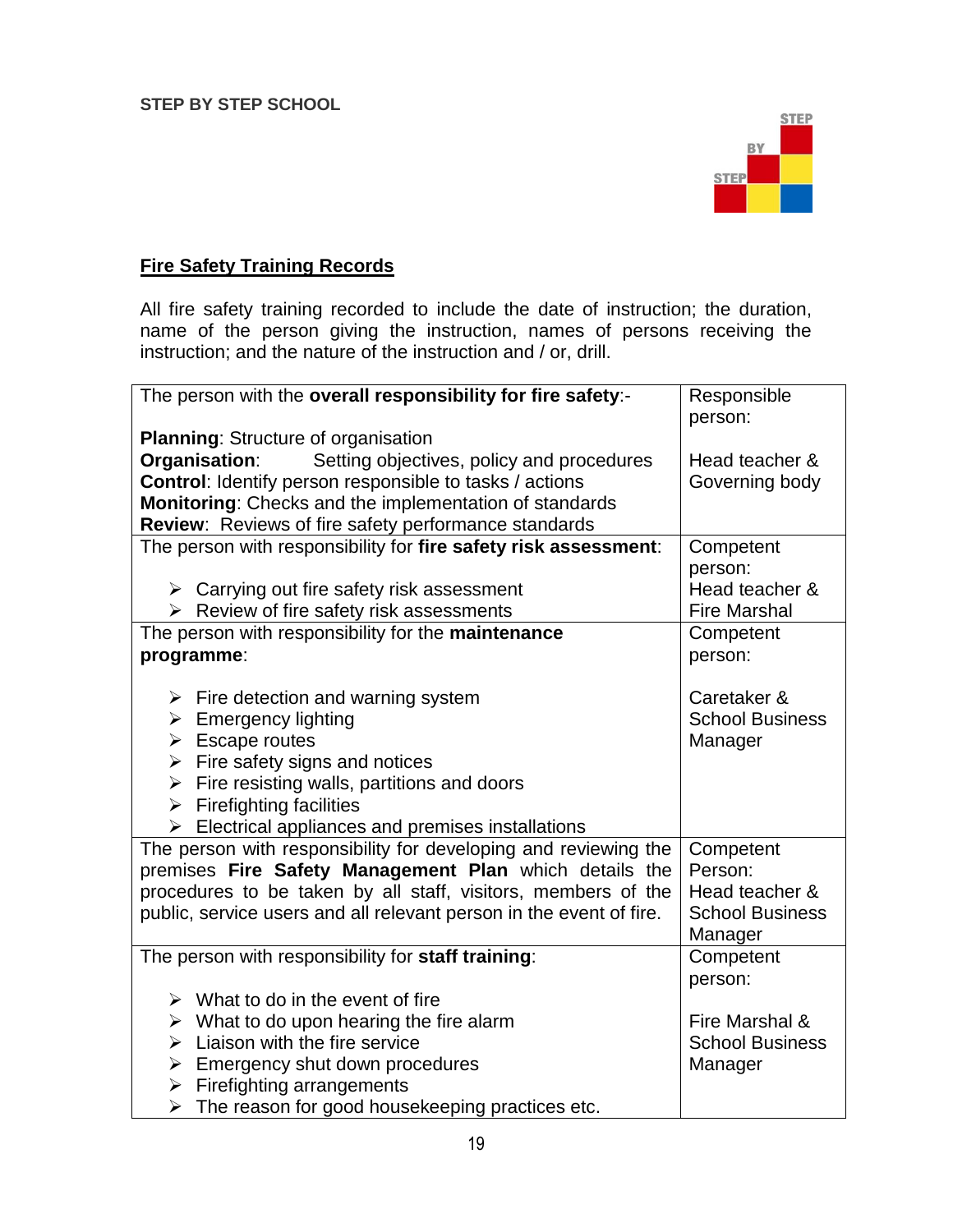

## **FIRE WALKIE TALKIE SPEECH Appendix 4**

Fire Speech

- 1. Alarm first goes off SILENCE on control panel
	- . Wait for the north block to send a message to say it has been silenced
- 2. Walkie message:

"The fire alarm has been silenced. Please wait for further instructions.

Fire wardens please check north block zone (give zone number) .... / south block zone....(give zone number)".

At regular intervals: "The alarm is silenced. Please stay in class."